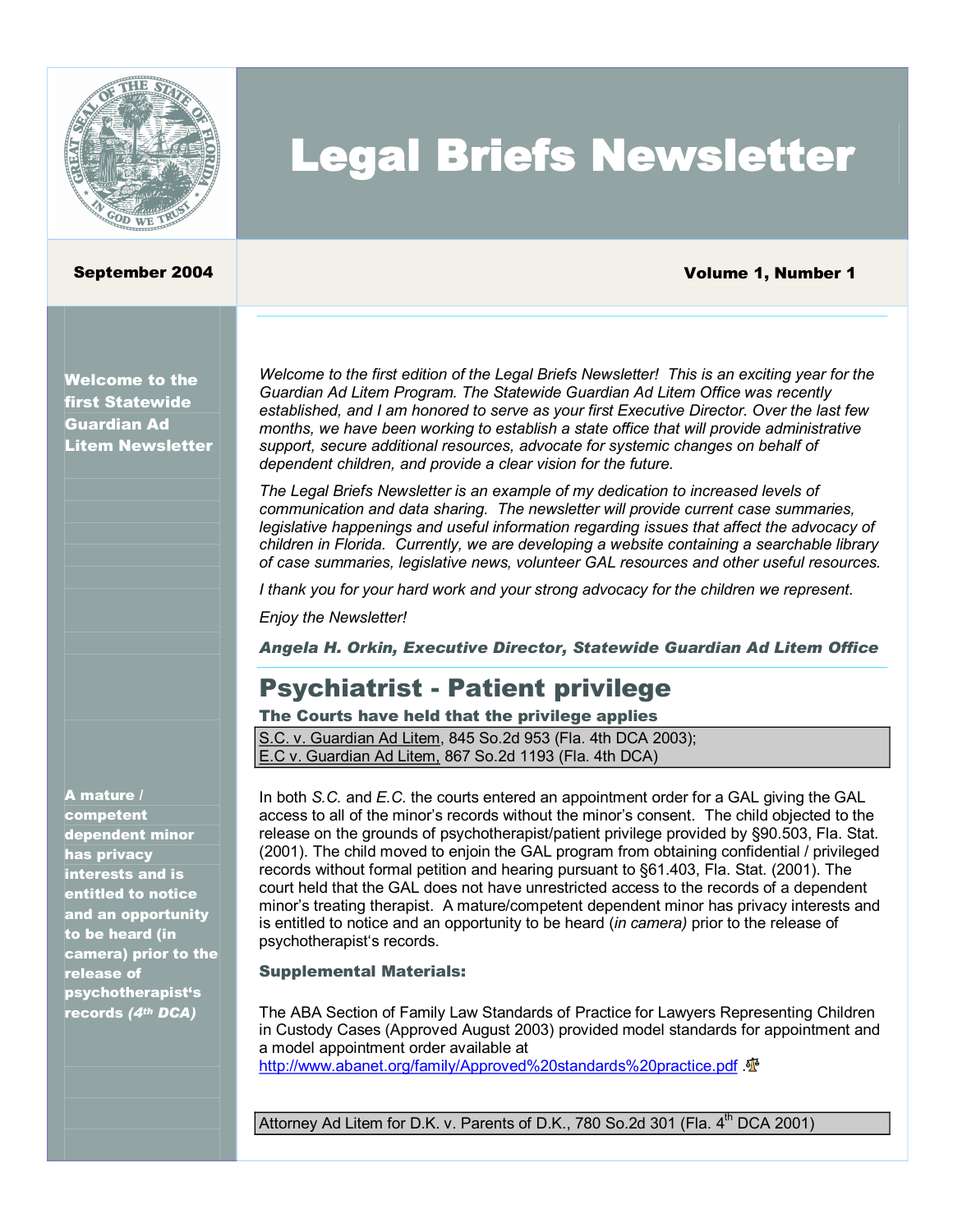Parents involved in litigation cannot waive a dependent minor's psychiatrist-<br>patient privilege

When a child's mental health records were requested by a court appointed psychologist to evaluate her family for child custody issues, the child through her attorney ad litem, asserted her psychotherapist-patient privilege. The minor was a 17-year old who asserted the privilege herself during her parent's dissolution action. The custody evaluator and the appointed psychologist did not articulate a specific reason for needing the child's records.

The court held that a minor child could assert the psychotherapist-patient privilege. Parents engaged in litigation, could not waive or assert their 17-year old daughter's privilege in dissolution of marriage action. When a child wishes to assert the psychotherapist-patient privilege...when the child is less than 12 years old, (the court) should determine whether the child is of sufficient emotional and intellectual maturity to make the decision on his or her own, and if so, then the court should appoint an attorney ad litem to assert the child's position. *Id.* at 308. Court's general determination of "best interests" does not prevail over child's specific privacy privilege. *Id.* at 309.

#### Hughes v. Schatzberg, 872 So.2d 996 (Fla. 4 th DCA 2004)

The mother in a custody case had no standing to assert the psychotherapist-patient privilege for her nine-year old child, nor was the court required to appoint a guardian ad litem. In this case, the parties agreed to appoint a psychologist to counsel the child. After several months of counseling, the parties were unable to come to an agreement regarding custody. At trial, the father called the psychologist to testify. The mother contends that the psychologist should not have been permitted to testify without waiver of the psychotherapist-patient privilege on behalf of the child. The court held that the mother did not have standing to assert the privilege on behalf of the child where the mother was involved in litigation over the child's welfare. *Attorney Ad Litem for D.K. v. Parents of D.K.,* 780 So.2d 301, 307 (Fla. 4<sup>th</sup> DCA 2001). In the *D.K.* case, the minor was a 17 year-old who asserted the privilege. In this case, the child is nine years old and did not assert the privilege.  $\Phi$ 

### Attorney Ad Litem Appointment

"Great weight" given to GAL recommendations

G.L. & P.L v. Department of Children & Families, 767 So.2d 584 (Fla. 5<sup>th</sup> DCA 2000)

The GAL is the appropriate person with standing to recommend the appointment of an attorney ad litem in a dependency case. A third party has no standing to procure independent legal counsel for dependent children if the GAL objects to the representation. The appointment of an attorney for dependent children is at the discretion of the court. The court should give great weight to the recommendations of the GAL and the factors that necessitate the appointment.

#### Supplemental Materials:

#### *Chart*

State Requirements for Representation of Children in Abuse and Neglect Cases: Please email me at [Elizabeth.damski@gal.fl.gov](mailto:Elizabeth.damski@gal.fl.gov) if you would like an electronic copy sent to you.

#### *Chart*

Linda Rio, American Bar Association Child Custody Project, *Appointment Laws in Adoption, Guardianship, Unmarried Parent and Divorce Cases* available at < <u>[http://www.abanet.org/family/familylaw/Chart7\\_ApptLawsAdoptions.pdf](http://www.abanet.org/family/familylaw/Chart7_ApptLawsAdoptions.pdf)</u> > (last visited March 13, 2004).<br>শ্ব<sup>তু</sup>

### Adoption of TPR Petition

No need to re-file petition

Guardian Ad Litem v. In re K.D., 864 So.2d 1213 (Fla. 4<sup>th</sup> DCA)

The GAL is the appropriate person with standing to recommend the appointment of an attorney ad litem

If a petitioner dismisses a TPR petition, it is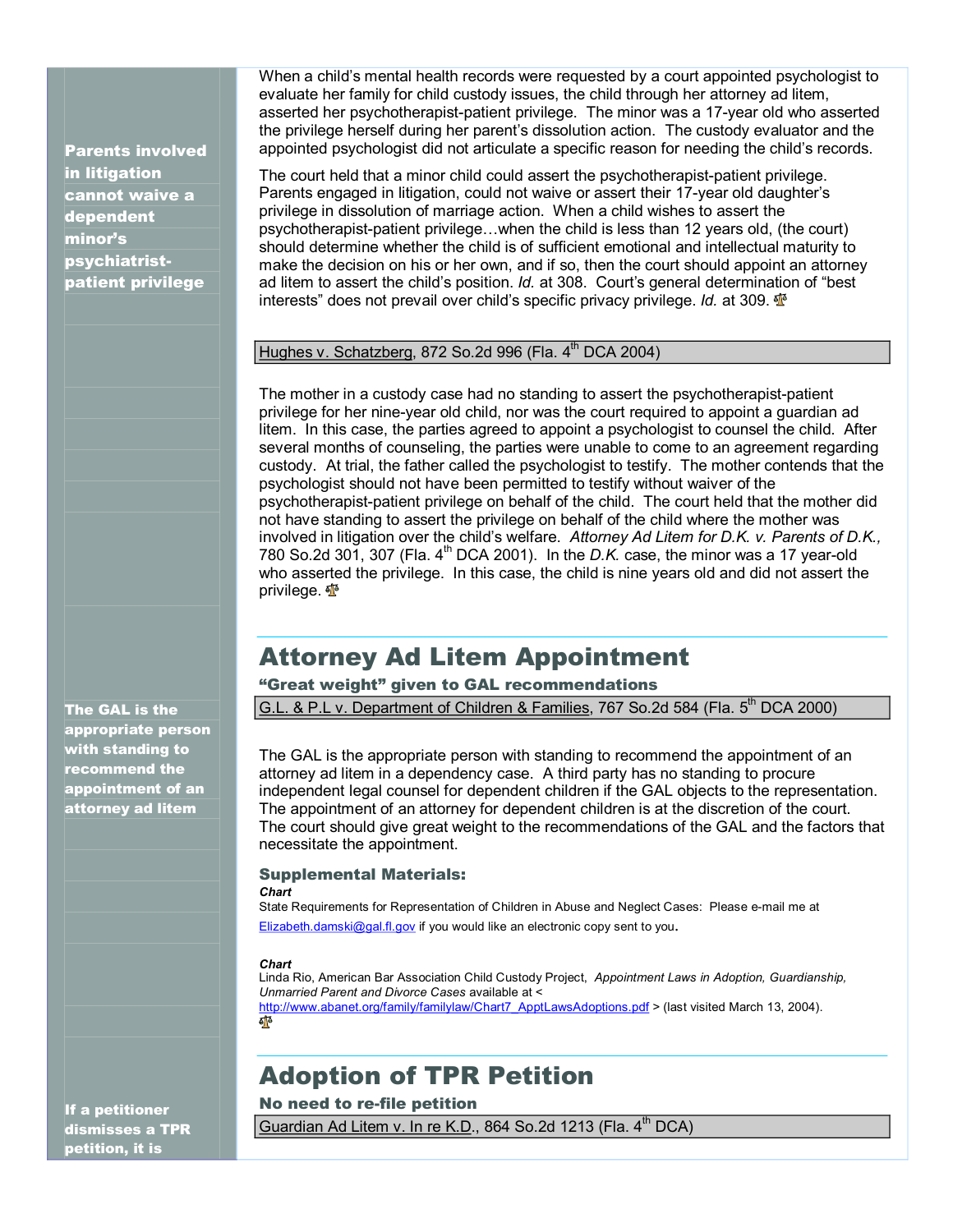dismissed without prejudice unless another party adopts the petition within 72 hours

If child objects to placement in residential mental health treatment center, there must be:

**Pre-commitment** hearing

&

Appointment of Attorney ad Litem

Challenging DCF's jurisdiction over child

- · Has DCF followed its own internal procedures in an expeditious manner?
- · Was selection arbitrary or capricious?
- · Best interest v. risk of harm to child
- · Irreparable harm

DCF voluntarily dismissed a TPR against a father in the middle of the adjudicatory hearing. The GAL noticed the parties that it would be adopting the petition pursuant to Florida Rule of Juvenile Procedure 8.500(f) – "The petition shall be dismissed and the court loses jurisdiction unless another party adopts the petition within 72 hours". By doing so, the GAL would continue the TPR without interruption. If a petitioner dismisses a TPR petition, it is dismissed without prejudice unless another party adopts the petition within 72 hours. The adopting party does not need to refile petition. The trial court required compliance with "every statutory guideline set forth" in Chapter 39 – including re-service on the father. "[T]he judge may consider in-court testimony previously given...if the recorded testimony itself is made available to the judge."  $\Phi$ 

## Due Process – Committed Minors

Pre-commitment hearing and appointment of counsel if child objects to mental health residential placement

M.W. v. Davis, 756 So.2d 90 (Fla. 2000), Amendment to the Rules of Juvenile Procedure, Fla. R. Juv. P. 8.350 (Fla. S. Ct. March 6, 2003)

The court held that the Juvenile Court Rules Committee was to submit proposed procedures that "at a minimum, these procedures would include a hearing in which the child has a meaningful opportunity to be heard." Id. At 109.

In March of 2003, the Florida Supreme Court adopted an amendment to its rules of juvenile procedure. The rule governing involuntary placement of a dependent minor in residential treatment incorporates both a **precommitment hearing** and **appointment of counsel** for a child when that child objects to residential placement. The amended rule has an express exception that provides if the child's condition is so severe that to wait for a placement hearing would be detrimental to the child, the court may order placement immediately. The same exception applies if counsel for the child is not immediately available. If no attorney is available, the child must be present and given the opportunity to be heard.  $\Phi$ 

### Appropriateness Hearings

The court's jurisdiction over a dependent child

I.B. and D.B., v. Department of Children & Families, 2004 WL 1228862 (Fla.  $5^{th}$  DCA 2004)

The foster parents in this case wanted to adopt a child who had been placed with them for sixteen months. After the parental rights were terminated, DCF wanted to move the child to a relative placement. The court held that the foster parents would be directly affected by the court's judgment and intervention was appropriate. Foster parents can intervene in a DCF proceeding when they will either gain or lose by the direct legal operation and effect of the judgment. In addition, the district court held that child's best interests should have been considered before the circuit court ruled on DCF's motion to change placement.  $\mathbf{\Phi}$ 

Department of Children & Families v. J.C., 847 So.2d 487 (Fla. 3d DCA 2002)

When DCF placed a child with a different guardian, the GAL requested a good cause hearing to review appropriateness of the placement. DCF contended it had exclusive jurisdiction over the child. The court ordered the return of child to pre-adoptive placement pending the appropriateness hearing. DCF then filed a motion to prevent the appropriateness review.

The court held that the trial court had jurisdiction/authority to prevent DCF from changing child's placement and in maintaining child's status quo until appropriateness hearing. DCF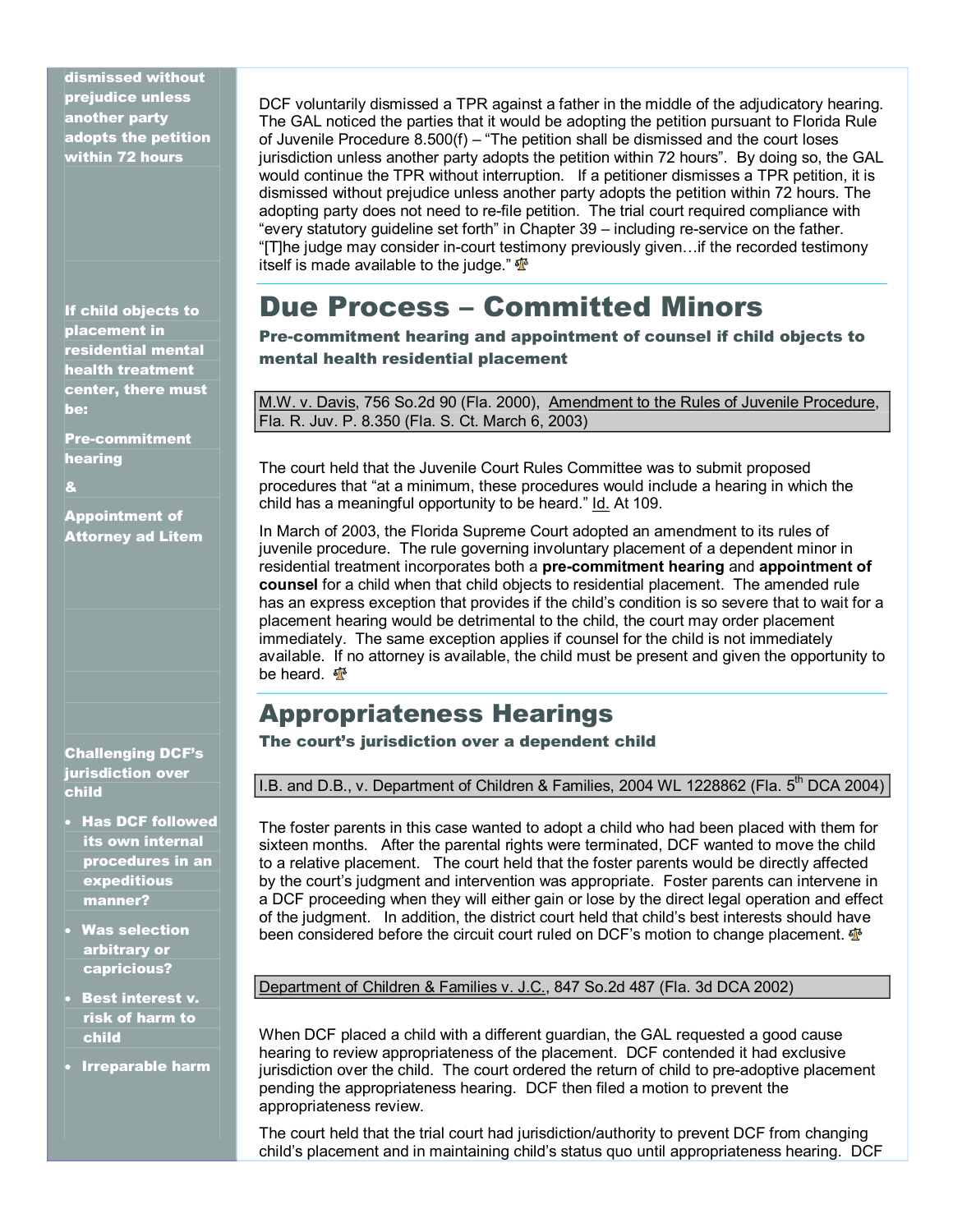does not have exclusive jurisdiction over a dependent minor. The court has the authority/jurisdiction to prohibit DCF from changing a child's placement pending an appropriateness hearing. The court has the ability to prevent irreparable harm. The court found that to remove the child from his pre-adoptive placement would cause irreparable harm.  $\Phi$ 

#### Department of Children & Families v. GAL of C.R., 855 So.2d 688 (Fla. 1<sup>st</sup> DCA 2003)

Court may balance

- **Best** interests
- **Risk of harm**

DCF contended that the court went beyond the authority granted in § 39.812(4), Fla. Stat. (2002), when it substituted its judgment for the judgment of DCF regarding children's placement. DCF argued that in an appropriateness hearing the court could only rule as to whether DCF had followed the correct internal procedures and had not made a placement in an arbitrary and capricious manner. The court held the trial court did not exceed its jurisdiction by considering children's **best interests** and **balancing risk of harm** when it reviewed appropriateness of prospective adoptive placement of children. Chapter 39 provides express statutory authority for a trial court to exercise judicial review of appropriateness of adoptive placement. § [39.812\(4\)](http://www.westlaw.com/Find/Default.wl?rs=++++1.0&vr=2.0&DB=1000006&DocName=FLSTS39.812&FindType=L), Fla. Stat. (2002). <a>

"Statutory scheme presumes that DCF is in the best position to determine which family is appropriate for adoption placement…"

…consent to an adoption is firmly reposed in DCF.

Department of Children & Families v. Adoption of B.G.J., 819 So.2d 984 (Fla. 4<sup>th</sup> DCA 2002)

The trial court lacked the authority to place child for adoption with foster parents contrary to the selection of adoptive parents by DCF where the trial court found the selection of the adoptive parents to be appropriate. The court cannot interfere with DCF's decision if decisions are made according the DCF policy and are made in an expeditious manner.

The statute § 39.812(4), Fla. Stat. (2001) allows for an appropriateness hearing of an adoptive placement. This "statutory scheme presumes that DCF is in the best position to determine which family is appropriate for adoption placement…" DCF followed its internal policies -- match staffing and keeping siblings together. The trial court did not hold that DCF's selection was inappropriate and therefore the court must follow DCF's selection.  $\mathbf{\Phi}$ 

Department of Children & Families v. B.Y., 863 So.2d 418 (Fla. 4<sup>th</sup> DCA 2003)

The trial court finalized an adoption in which DCF had not approved because DCF lacked a home study. DCF appealed the trial court's decision and argued that the court may not consent to or finalize an adoption without DCF's consent. The decision to grant consent to an adoption "is firmly reposed in DCF and may not generally be intruded upon by the judiciary." The court may not mandate DCF's consent to an adoption. DCF can withhold or grant its consent, even if it is based on a failure to conduct a final home study if DCF "has concerns about the prospective placement." $\Phi$ 

### Legislative Happenings

Recently passed legislation

House 723: Relating to Foster Care Services – passed April 30, 2004

Many times in foster care, children are moved from school to school, leading to a disruption not only in their lives, but also in the progress of their education. House Bill 723 requires that DCF, the Department of Education and local district school boards enter into interagency agreements to keep foster children in their home schools, stabilize their education and improve planning for their educational goals. Visit [www.flsenate.gov](http://www.flsenate.gov/) for full discussion and text of bill.